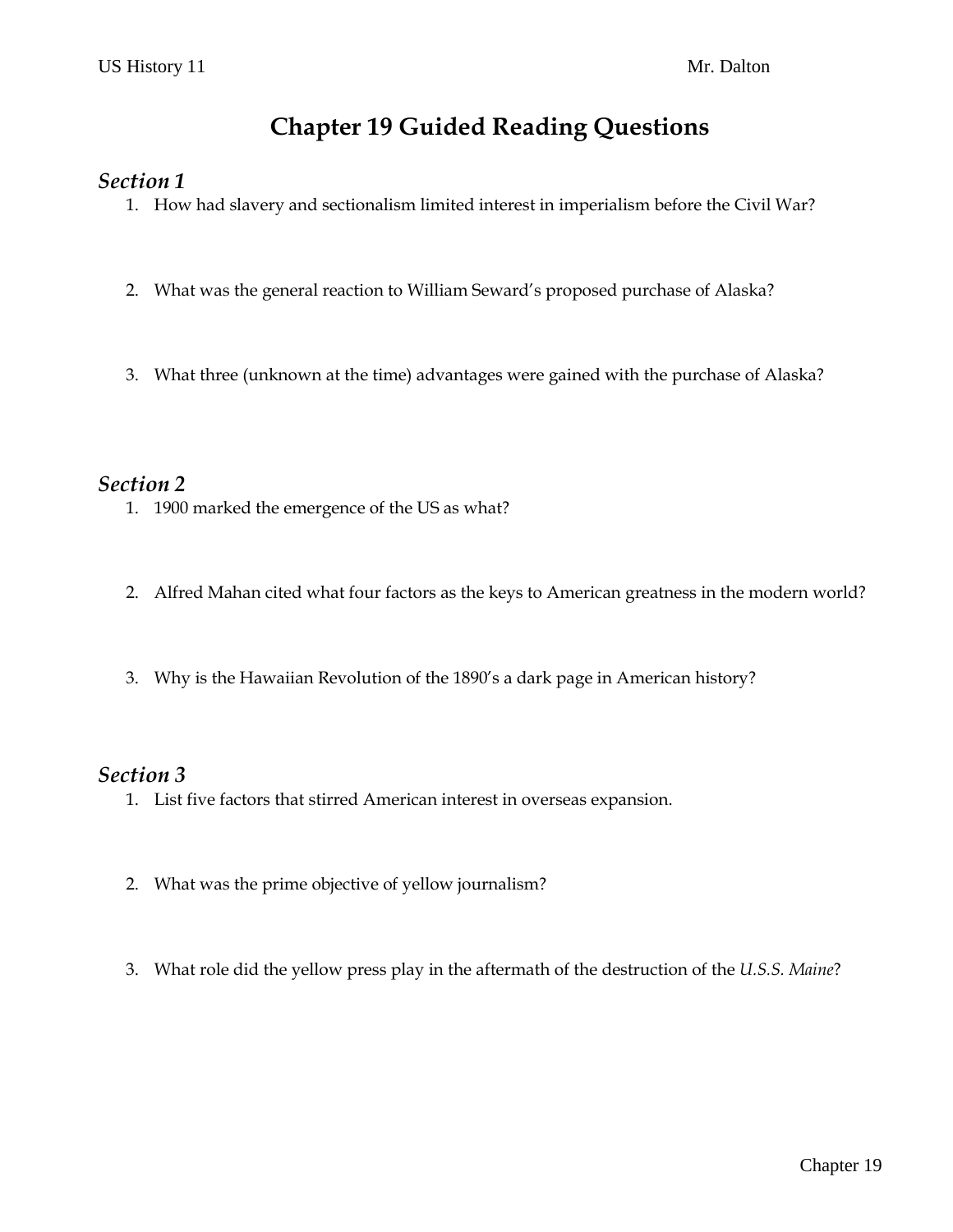- 4. What fact about the Spanish-American War proves that William McKinley was more of a politician than true national leader?
- 5. What military experience did Teddy Roosevelt gain during the Spanish-American War?
- 6. This "splendid little war" marked what change in America's relationship with the world?
- 7. Which issue became the major focus in the election of 1900?
- 8. As part of the agreement that led to the US withdrawal from Cuba, the US gained what?